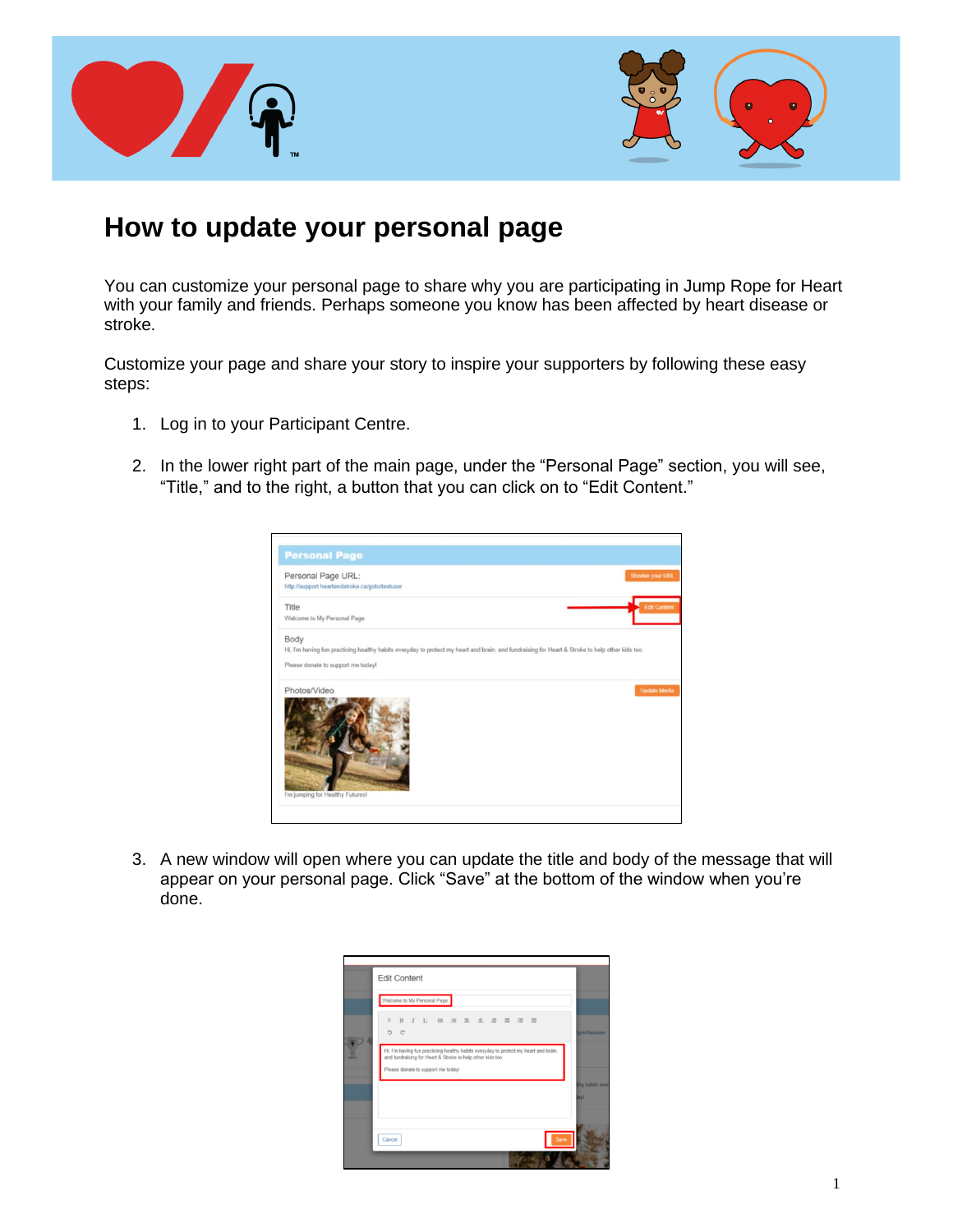

4. A message will then appear letting you know that your changes were saved and the popup window will automatically close after a few seconds.



5. You can also add a photo or Video URL to your page by scrolling down to the "Photo/Video" in the Personal Page section and selecting "Update Media".

| Personal Page URL:                                                                                                                              | Shorten your URL    |
|-------------------------------------------------------------------------------------------------------------------------------------------------|---------------------|
| http://support.heartandstroke.ca/goto/testuser                                                                                                  |                     |
| Title                                                                                                                                           | <b>Edit Content</b> |
| Welcome to My Personal Page                                                                                                                     |                     |
| Body                                                                                                                                            |                     |
| Hi, I'm having fun practicing healthy habits everyday to protect my heart and brain, and fundraising for Heart & Stroke to help other kids too. |                     |
| Please donate to support me today!                                                                                                              |                     |
| Test                                                                                                                                            |                     |
| Photos/Video                                                                                                                                    | <b>Update Media</b> |
|                                                                                                                                                 |                     |
|                                                                                                                                                 |                     |
|                                                                                                                                                 |                     |
|                                                                                                                                                 |                     |
|                                                                                                                                                 |                     |
|                                                                                                                                                 |                     |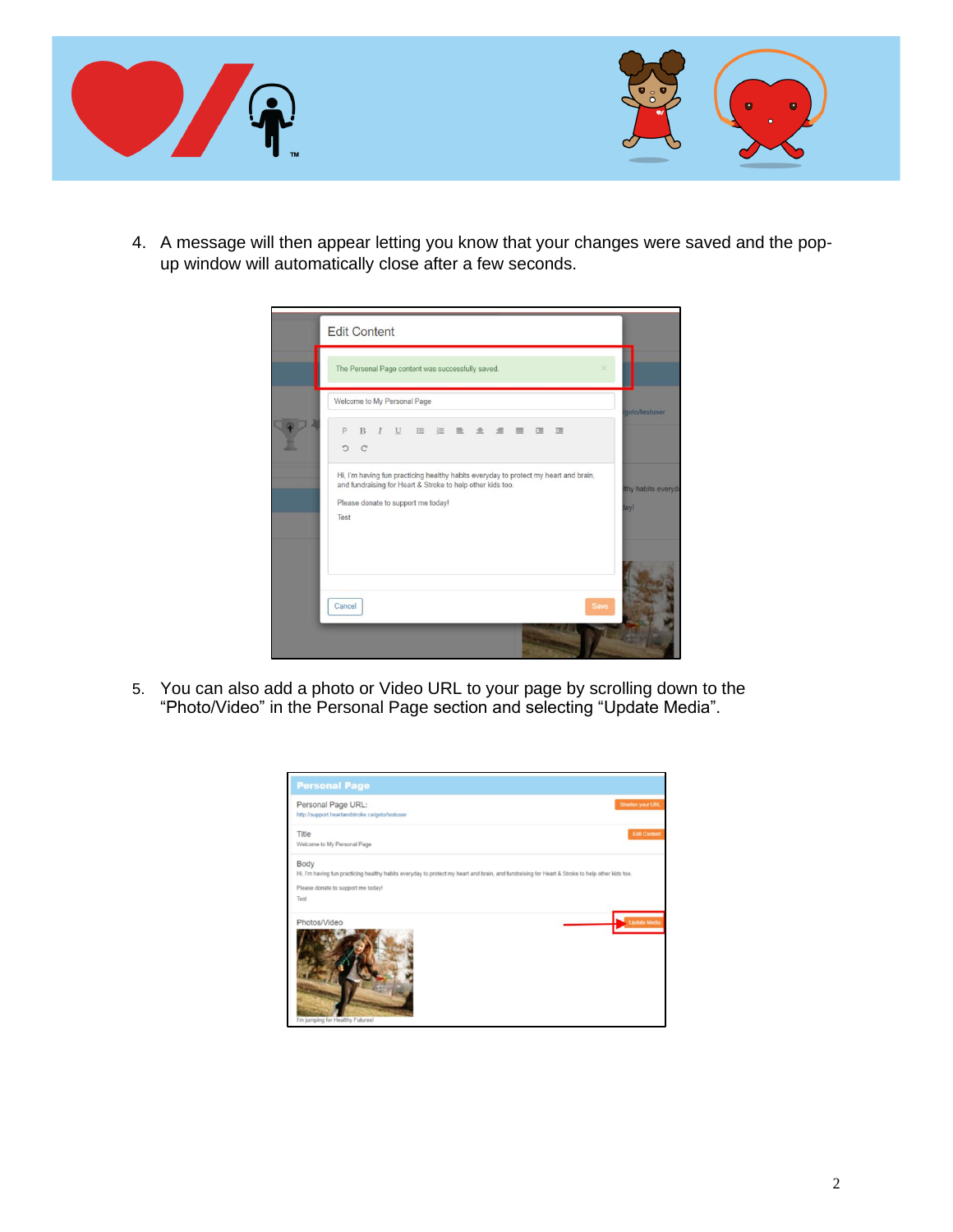

6. A new window will open. At the top of the new window, is a dropdown where you can choose if you would like to upload a photo or video

| Update Media                                                                         |                 |
|--------------------------------------------------------------------------------------|-----------------|
| You may add either photos or a video to your page.                                   |                 |
| Photos                                                                               |                 |
| Please note the supported file type is only .JPEG, the file size must be under 10MB. | goto/testuser   |
| Select an image to upload:                                                           |                 |
| Choose File No file chosen                                                           |                 |
| Caption                                                                              |                 |
|                                                                                      | Ithy habits eve |
|                                                                                      | lay!            |
| <b>Save/Upload</b><br>Cancel                                                         |                 |
| Photos/Video                                                                         |                 |

7. If you selected photo, click on the "Browse" button and find the file on your computer. Click "open".

If you selected video, you will be asked to provide a URL.

| Update Media                                                                         |              |
|--------------------------------------------------------------------------------------|--------------|
| You may add either photos or a video to your page.                                   |              |
| Photos                                                                               | $\checkmark$ |
| Please note the supported file type is only .JPEG, the file size must be under 10MB. | goto/te      |
| Select an image to upload:<br>Choose File No file chosen                             |              |
| Caption                                                                              |              |
|                                                                                      | thy hal      |
|                                                                                      | lay!         |
| <b>Save/Upload</b><br>Cancel                                                         |              |
| Photos/Video                                                                         |              |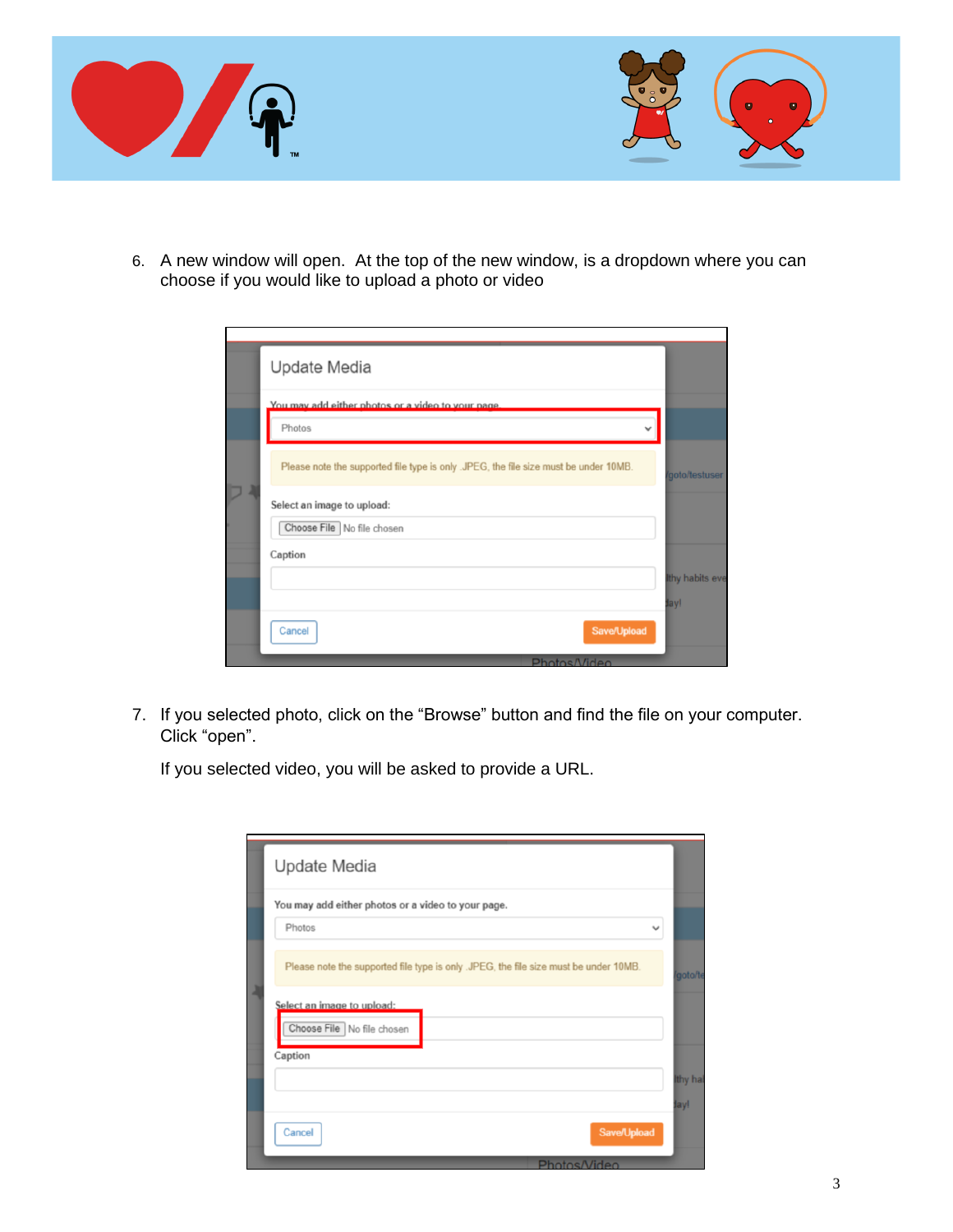

8. You can also add a caption to your photo/video, and for photos only, can rotate your image right or left.

| Please note the supported file type is only .JPEG, the file size must be under 10MB. |
|--------------------------------------------------------------------------------------|
| Select an image to upload:                                                           |
| Choose File MicrosoftTeams-image (4).png                                             |
| <b>b</b> in your scho                                                                |
| jumpropeforheart.ca                                                                  |
| Heart&Stroke_                                                                        |
| Rotate Left<br><b>Rotate Right</b><br>Caption                                        |
|                                                                                      |
| Save/Upload<br>Cancel                                                                |

9. Once you have made all your changes, click "Save". A message will appear letting you know that your changes were saved and the pop-up window will automatically close after a few seconds.

| <b>Update Media</b>                                                                  |             |
|--------------------------------------------------------------------------------------|-------------|
| You may add either photos or a video to your page.                                   |             |
| Photos                                                                               |             |
| The photo information was updated.                                                   |             |
| Please note the supported file type is only .JPEG, the file size must be under 10MB. |             |
| Select an image to upload:                                                           |             |
| Choose File No file chosen                                                           |             |
| Caption                                                                              |             |
|                                                                                      |             |
|                                                                                      |             |
| Cancel                                                                               | Save/Upload |